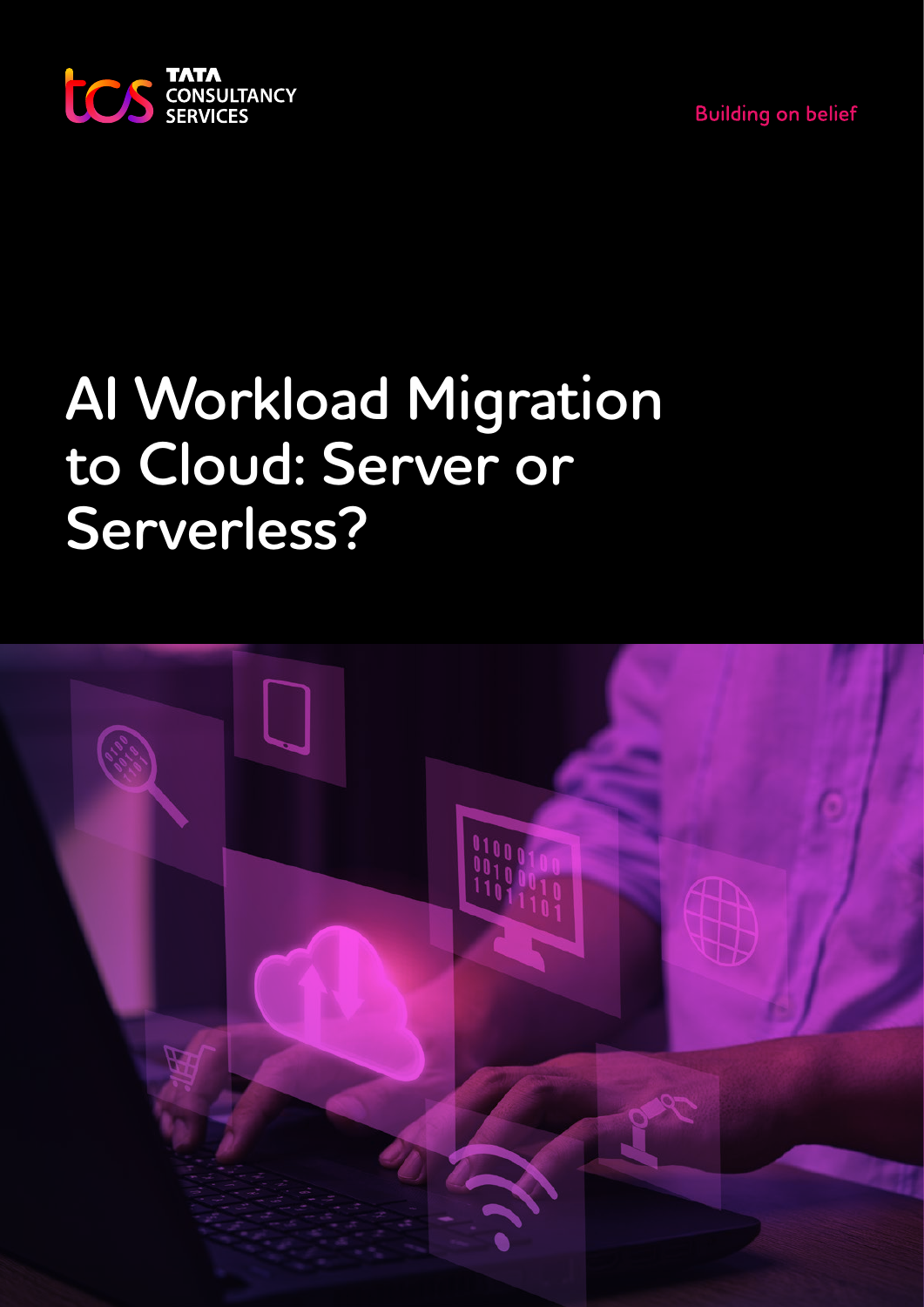# Abstract

The future of the digital enterprise will be driven by artificial intelligence (AI). Global spending on AI is estimated to double, growing from \$50.1 billion in 2020 to more than \$110 billion<sup>1</sup> in 2024, according to International Data Corporation (IDC). As companies embrace AI, they are also investing more in cloud services and software as a service which make it easier to manage machine learning (ML) and deep learning (DL) workloads. Through 2023, AI will be one of the top workloads that drive IT infrastructure decisions<sup>2</sup>, according to a Gartner prediction. However, deploying ML and DL workloads on the cloud incurs a recurring cost. In addition, cloud deployment comes with service level agreements (SLAs) to deliver low latency and high throughput, especially while inferencing the models for making predictions.

To ensure optimal workload deployment, organizations must choose cloud services that ensure high performance and are cost-effective. One approach is to use containers with virtual machines (VMs) or optimally configured instances in ML platforms. Serverless-architecture-based deployment is also a popular solution for cloud migration due to its high scalability and pay-per-use cost model. This white paper highlights the cost and performance tradeoffs between an ML platform and serverless deployment. This knowledge, will be highly beneficial in deploying applications such as recommender systems.

# Workload Deployment on Cloud: Balancing Cost and Performance

On-premise deployment of applications requires an upfront investment to build compute capacity. In certain instances, due to peak workload, purchasing, and deploying hardware resources in excess to avoid SLA violations, results in higher maintenance costs. This is more likely to happen when resources are idle due to low load during non-peak time.

To avoid this, enterprises are migrating their ML and DL workloads to the cloud since it offers a highly flexible infrastructure, low operational management, and better performance. Cloud vendors also provide many services, platforms, and hardware instances for deploying these workloads. For enterprises, the choice should be based on application characteristics and design, performance requirements, and the available budget. This will ensure the right balance between cost and performance.

*<sup>[1]</sup> IDC, Worldwide Spending on Artificial Intelligence Is Expected to Double in Four Years, Reaching \$110 Billion in 2024, According to New [IDC Spending Guide; Aug 25 2020; Worldwide Spending on Artificial Intelligence Is Expected to Double in Four Years, Reaching \\$110](https://www.idc.com/getdoc.jsp?containerId=prUS46794720)  Billion in 2024, According to New IDC Spending Guide*

<sup>&</sup>lt;sup>[2]</sup> Gartner; Our Top Data and Analytics Predicts for 2021; Jan 12 2021; [Gartner Blog Network](https://blogs.gartner.com/andrew_white/2021/01/12/our-top-data-and-analytics-predicts-for-2021/)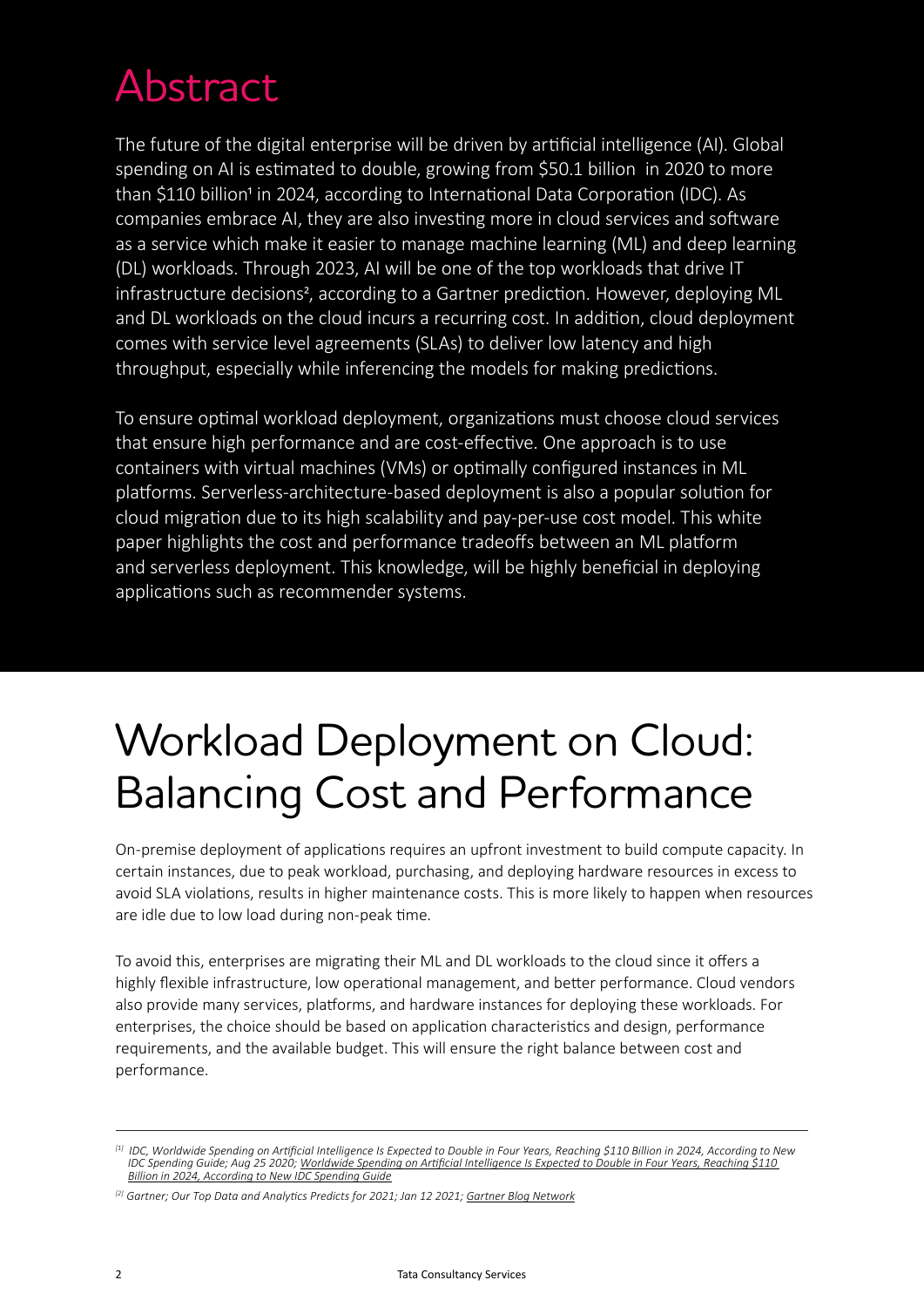Popular cloud vendors provide ML platforms for deploying AI workloads, such as SageMaker by Amazon Web Services (AWS), Microsoft Azure open-source MLFlow, etc., as shown in Figure 1. These platforms ease the process by providing automatic training, deployment, and inference of the models<sup>3</sup>.



*Figure 1: Platforms for deploying AI workloads*

These platforms from cloud vendors also provide various computing, memory-intensive CPU (central processing unit), and GPU (graphics processing unit) instances for deploying ML and DL models. Defining appropriate scaling policies helps address SLA violations due to dynamically varying workloads. However, frequent scaling up and down the VM instances due to 'bursty' or variable workload could increase the cost, and degrade application performance.

Serverless platforms are emerging as an alternate option for applications built using models based on ML and DL for inference4. The autoscaling feature in the serverless platform allows up-scaling and down-scaling instances as the workload increases or decreases. Moreover, billing is based on the actual usage, unlike VM billing instances, where the cost depends on the lease duration, irrespective of the actual usage. However, there are certain inherent constraints in serverless platforms, such as statelessness and limited compute power. In addition, serverless instances have a 15-minute lifetime and suffer from a cold start problem. This results in high latency for the first inference request served by the model. Popular cloud vendors such as AWS Lambda, Azure Functions, Google function, and the open-source platform OpenWhisk offer serverless platform services.

*<sup>[3]</sup> Dheeraj Chahal, Ravi Ojha, Sharod Roy Choudhury, and Manoj Nambiar; ACM Digital Library; Migrating a Recommendation System to Cloud Using ML Workflow; April 2020; https://doi.org/10.1145/3375555.3384423*

*<sup>[4]</sup> D. Chahal, M. Ramesh, R. Ojha and R. Singhal; Institute of Electrical and Electronics Engineers; High Performance Serverless Architecture [for Deep Learning Workflows, Aug 2021; High Performance Serverless Architecture for Deep Learning Workflows | IEEE Conference](https://ieeexplore.ieee.org/document/9499397)  Publication | IEEE Xplore*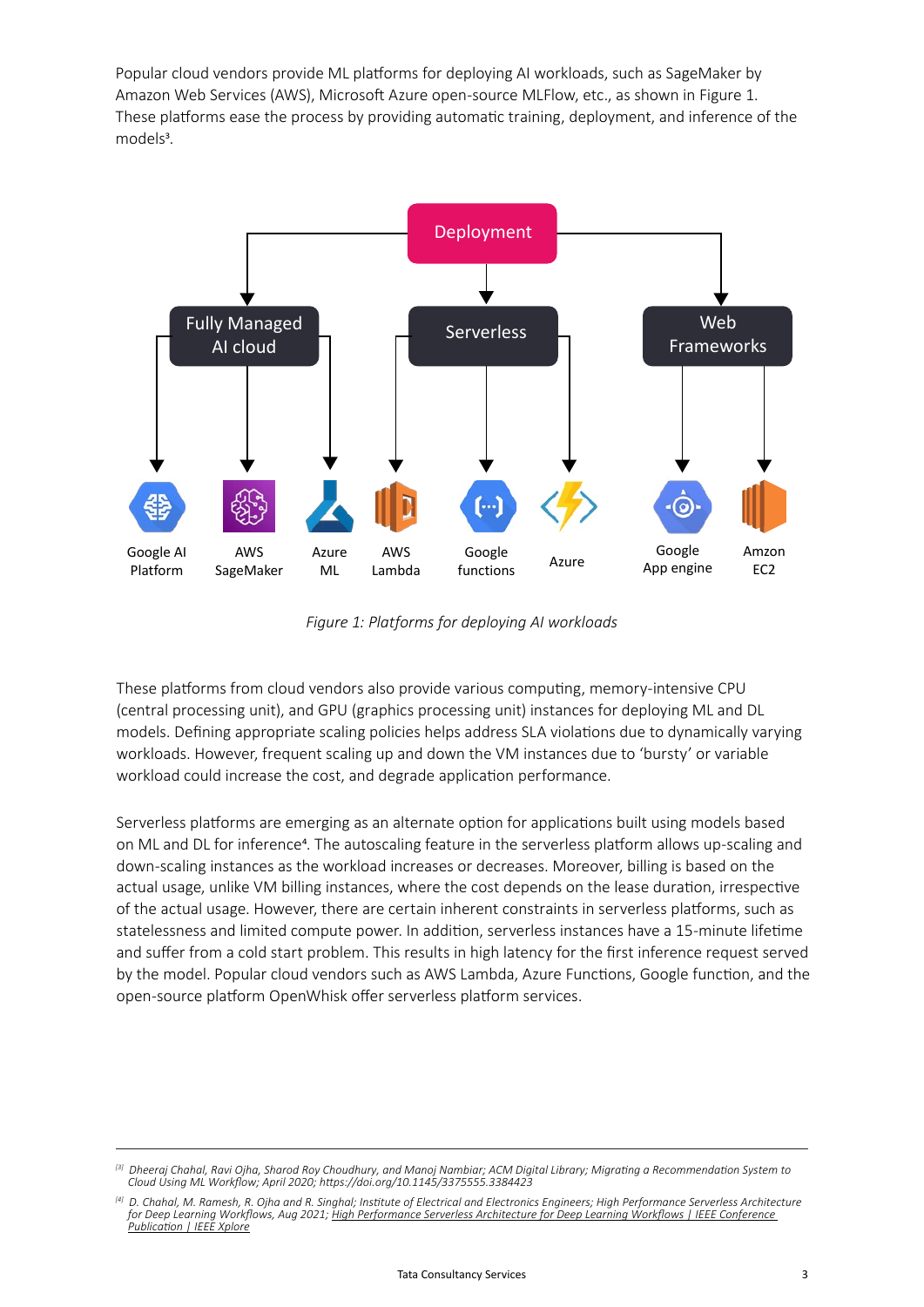# How to Choose the Right Cloud Deployment Platform for AI Applications: A Use Case

The following use case of a recommender system will help understand the tradeoffs between cost and performance for an on-premise, ML platform, and serverless architecture-based deployment of an AI application. A recommender system based on a graph neural network uses products chosen in the past to recommend the next product. The three scenarios for analyzing deployment of the recommender system are as follows:

- On-premise on Intel servers containing four and eight physical cores with 256 GB memory.
- ML platform (such as AWS SageMaker) with ml.c5.xlarge (four cores) and ml.c5.2xlarge (eight cores) compute family CPU instances and gdn.ml.xlarge and gdn.ml.2xlarge family GPU instances.
- Serverless instances (AWS Lambda) with 3GB memory resulting in two cores on each instance.

Figure 2 shows the response time comparison between the on-premise, ML platform (CPU and GPU), and serverless platform. At a lower workload, the on-premise deployment results in the least response time compared to the ML and serverless platform. However, as the workload increases, the response time increases for on-premise and ML platforms. This is primarily due to the fixed number of resources and compute capacity (number of cores) available for on-premise servers and slow scalability of the ML platform.



#### Response time comparison

*Figure 2: Performance comparison between the on-premise, ML (CPU and GPU instances) and* 

*serverless platforms*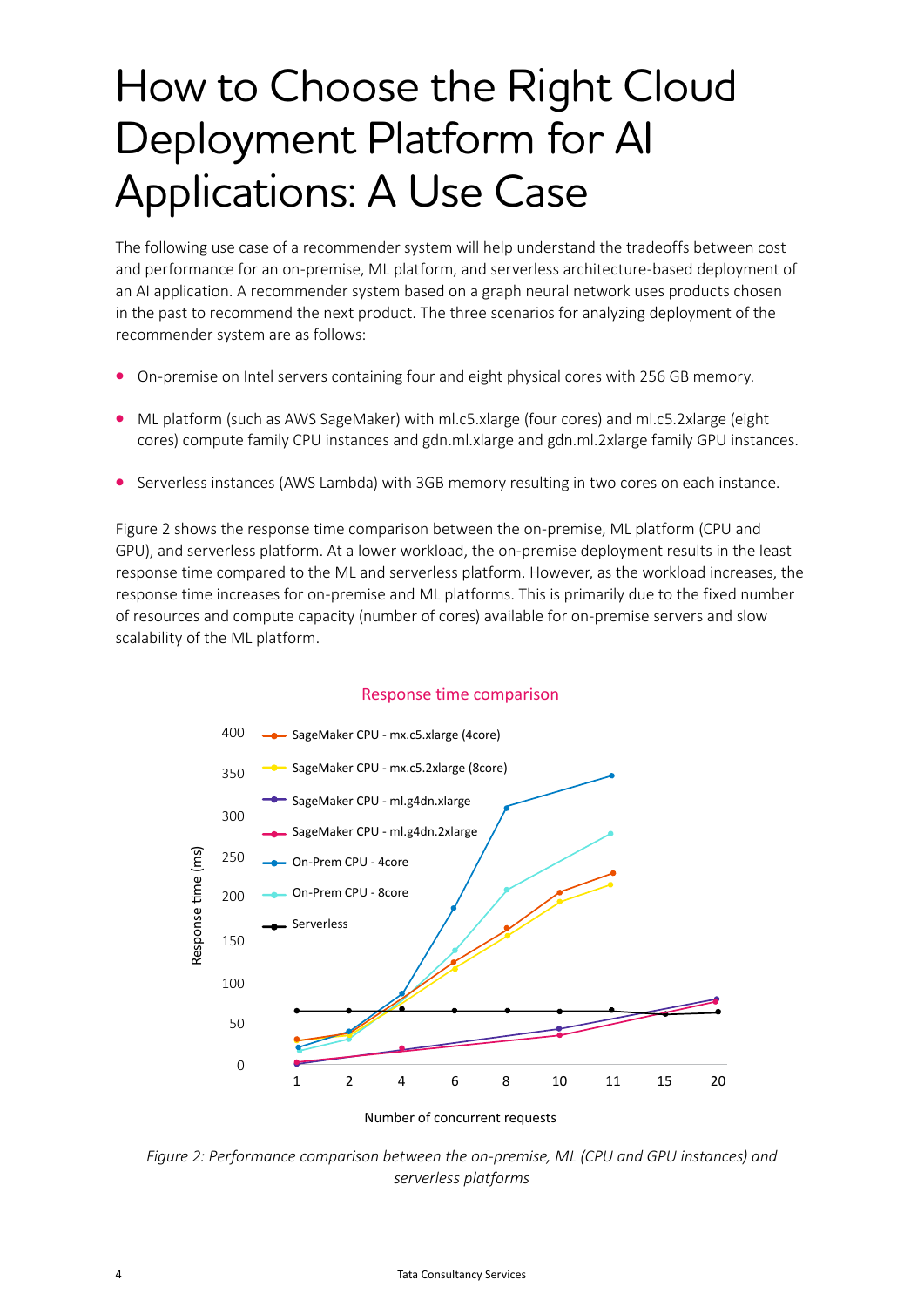### The response time for serverless architecture remains the same with an increase in workload.

On the other hand, response time for the serverless platform remains steady even with an increase in workload. This is because, with an increase in inference requests, the number of instances serving these requests increases proportionally. Moreover, new serverless instances are spawned faster compared to those on the ML platform.

One of the challenges of cloud migration is comparing the cost efficiency of different services across varying cost models. The cost of ML platform instances is fixed and independent of the load served. In the serverless option, costs change with the workload and new instances. Figure 3 shows the cost comparison of instances used for inference in the ML and serverless platforms. The ML platform is cost-effective when the request rate served by instances is high. However, a serverless platform is a better choice if the resources reserved for inferencing are underutilized. The intersection of the serverless platform with the instances in Figure 3, represents the breakeven point. ML platform instances can serve workloads with request rates above this breakeven point with low latency and cost. Conversely, workloads with a request rate below the intersection point means that the ML platform instances are underutilized, resulting in higher costs. In such a scenario, the serverless platform is a cost-effective solution due to its pay-per-use cost model.



*Figure 3: Cost comparison between the ML and serverless platform with increasing workload (request rate)*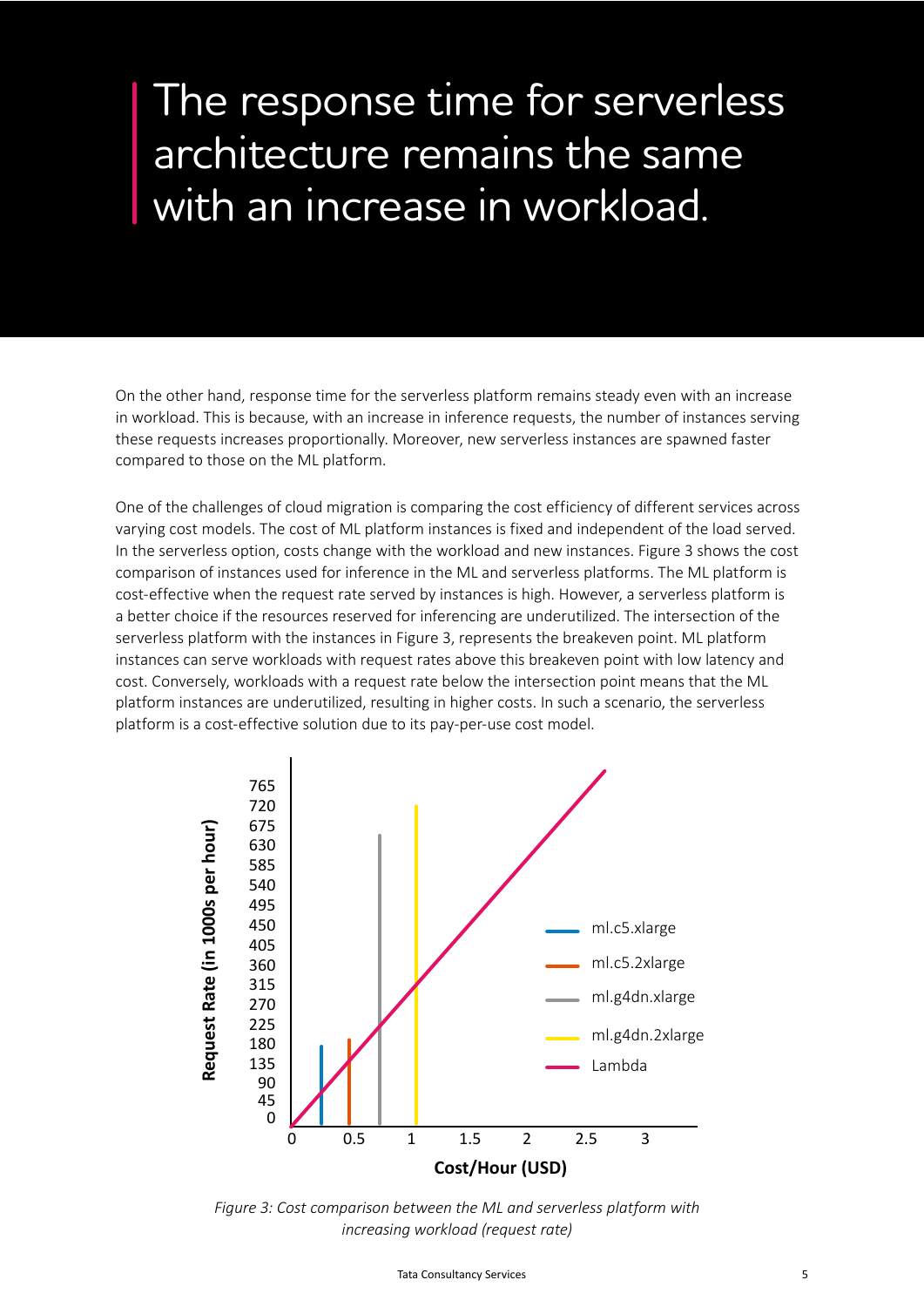From a cost perspective, a serverless platform is a better choice if the resources reserved for inferencing are underutilized.

# Assessing the Performance-Cost Ratio Across Multiple Dimensions

There are certain scenarios where an on-premise and ML-platform-based deployment delivers better performance and cost ratio. For example, when a workload consists of many requests and resource utilization remains high for a long duration. Serverless platforms work better for short-duration workloads with low resource utilization.

The on-premise and ML-platform-based deployment on cloud platforms performs better than serverless platforms for smaller workloads. As the workload increases, the application performance drops due to limited scalability and resource constraints. Such workloads can be migrated to the cloud to leverage the extensive and flexible infrastructure. ML platforms on the cloud are easy to deploy but are slow when it comes to scaling operations. Serverless platforms provide high scalability and result in cost-effective deployment, particularly for 'bursty' or variable workloads.

The use of serverless platforms in conjunction with ML platforms might be advantageous for dynamically varying workloads. In this approach, the workload can be balanced between ML platform and serverless instances based on the instantaneous utilization of the resources, as depicted in Figure 4.

The choice of the ideal cloud deployment platform should be based on application characteristics, which extract high performance at optimal costs. Compute requirement, memory usage and expected workload are some the parameters for comparison.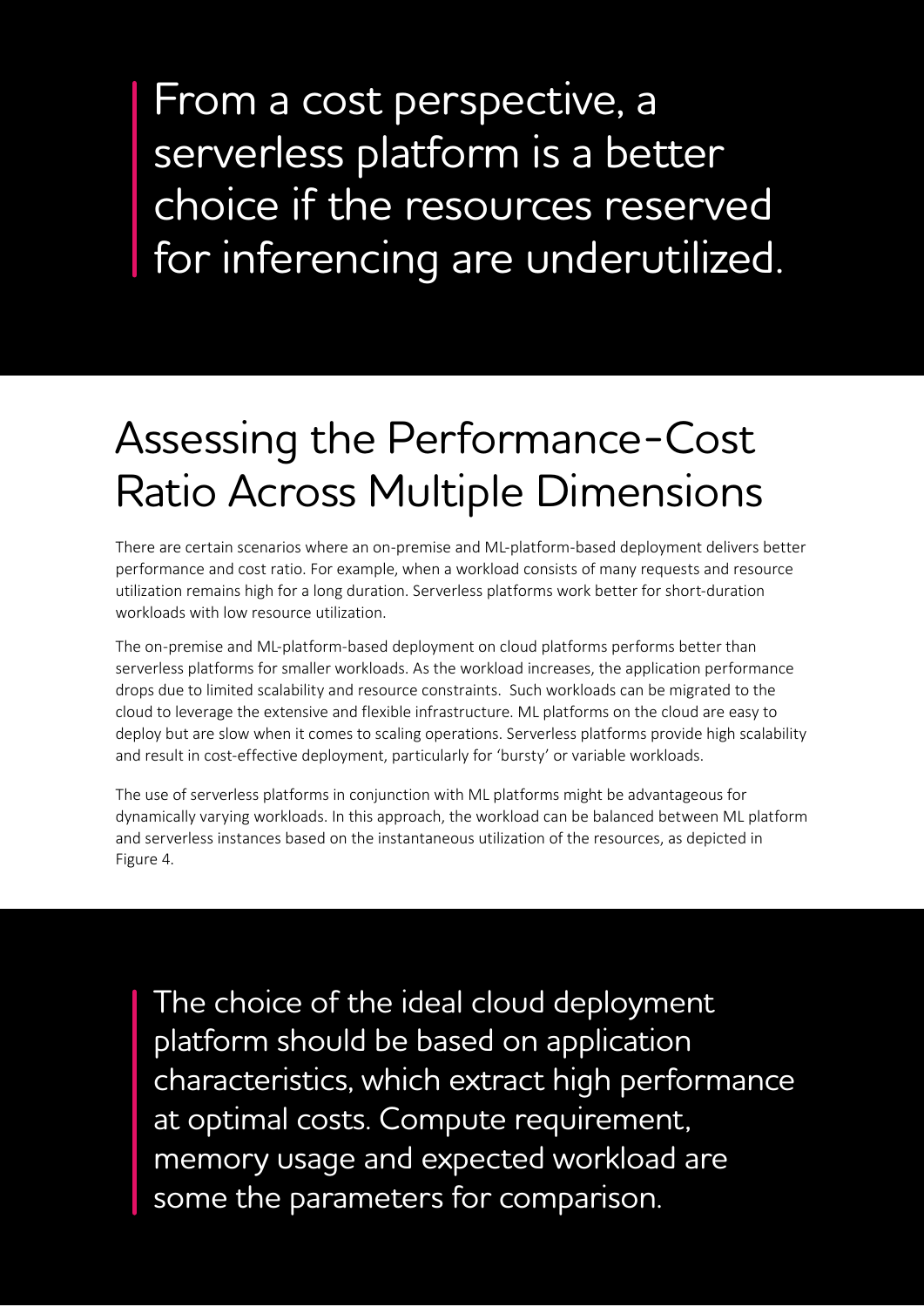

*Figure 4: Load balancing across cloud services*

# The Future of AI Lies in Serverless Computing

AI-driven platforms are the future, enabling businesses to make quick and innovative decisions, and transforming the customer experience. When deployed correctly, serverless computing is ideal for handling ML and DL workloads, offering dramatic cost savings due to execution-based pricing and better resource utilization. It enables rapid prototyping of new and complex AI services by eliminating the time spent on managing the server's infrastructure. In the future, cloud vendors may provide GPUs within serverless platforms which would increase the computation power significantly and deliver state-of-the-art AI capabilities. Furthermore, it will support compute intensive jobs such as training large deep learning models. Going forward, a serverless architecture may be the driving force behind AI innovation.

### About the authors



Dheeraj Chahal is Senior Scientist at TCS Research. He received a PhD from Clemson University, South Carolina, USA. Prior to joining TCS, he was Staff Software Engineer at IBM's Systems and Technology group. His research interests include high performance computing, cloud computing, and performance modeling. He has played a key role in the development of tools such as PerfExt++, Decide, and MAPLE at TCS.

Chahal has published more than 20 research papers in reputed international conferences and has filed several patents.



Mayank Mishra is a Scientist at TCS Research, where he creates frameworks for accelerating ML/DL training and inference pipelines. His research interests include cloud computing, computer networks, and high performance computing. Mayank received a PhD and M.Tech. from IIT Bombay. Prior to joining TCS Research, he was a post-doctoral research fellow at the Department of Electrical and Computer

Engineering at Iowa State University. He has several years of industry experience at Cisco Systems and Webaroo (a startup focused on offline search).